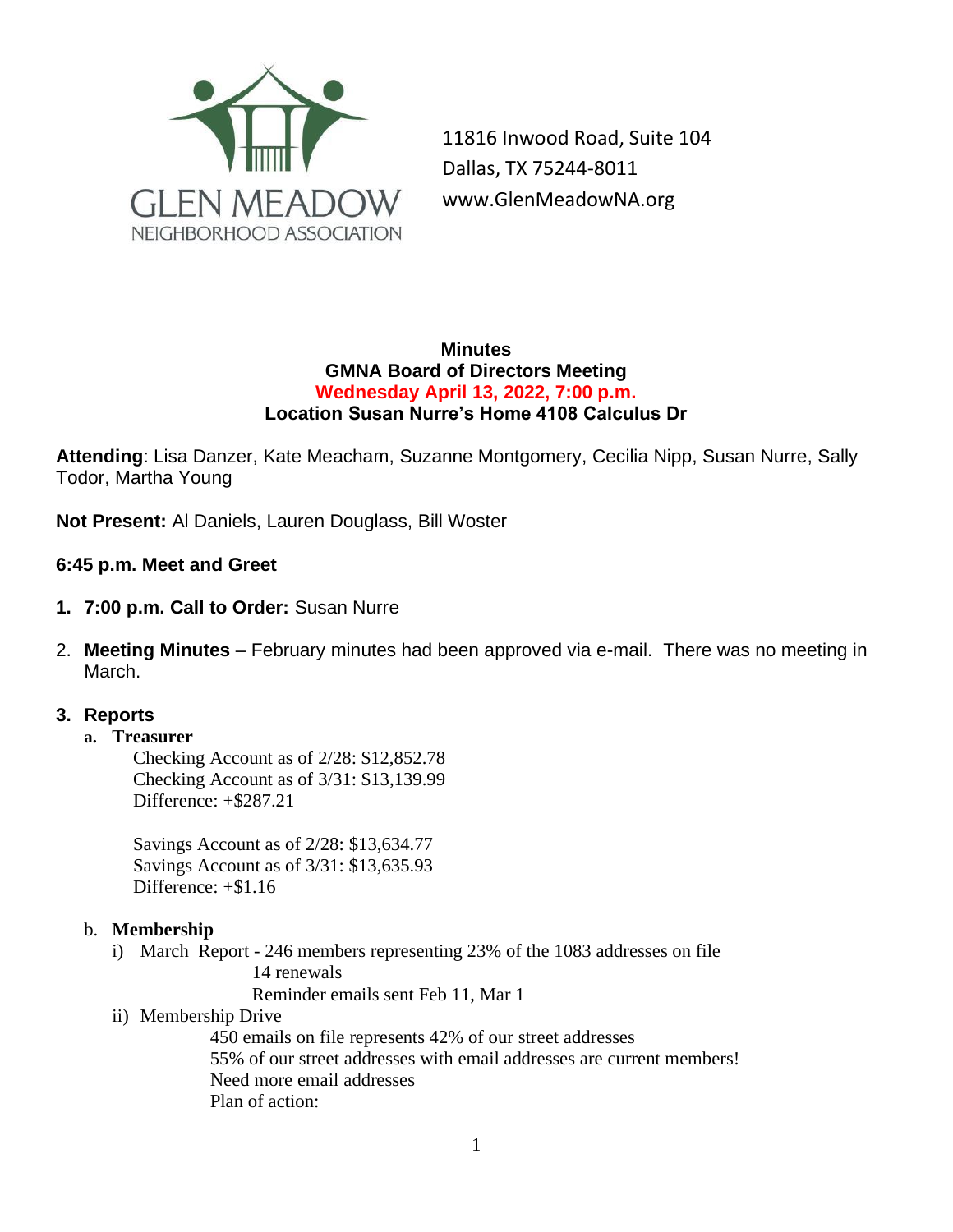- 1. With new directory we can easily target non-member households
- 2. All households do not need to be asked at the same time
- 3. Board members are asked to distribute information with GMNA jar gripper to houses by street.
- 4. Martha will provide the verbiage and GMNA gift to board members and track areas covered.
- 5. Analysis will be completed on effectiveness new members and new emails on file
- iii) Martha has an easy way to do membership at events. Melissa is going to add screen size for ipads to the GMNA website. All events should plan for Membership representatives. Kate will order a Membership flag for attention.
- iv) Martha and Melissa will coordinate directories for next year. Desire is to have them distributed by the end of January if possible.

### **c. Events**

a. Spring Celebration held. SUCCESS! Over 100 people attended. 3 ages groups hunted for eggs. Cecilia did a great job. Vendors contracted through B3 (face painter and balloon) set up in the gazebo. B3 has many offerings and Kate has leverage with the Collin Co business. There was no one available for Membership.

### **d. Communications**

- **a.** Facebook Group has 321 Members, up 20 since Feb meeting.
- **b.** The Voice delivered just prior to our Spring Celebration. Almost paid for itself. Susan did a few cost cutting measures.

### **4. Old Business**

- **a. Monuments –** Suzanne has recruited a committee of 6 and needs the Board members to participate too. Zero Scape design is desired. Susan will help Suzanne get any documentation from Al on permissions and bids.
- **b. Little Library –** Since the City of Dallas put the Little Library at the park on hold. Cecilia reached out to a neighbor to host it on the property at Candlenut and Midway but neighbor cannot commit at this time. We will explore other possibilities at Gooch Elementary and at Glen Cove pool.
- **c. Yard of the Month**  Calloway's has reduced their gift certificates to 4 per year. Susan Hollman worked with Walmart for ongoing monthly participation. She has a new contact there who agreed to the monthly program and even go back to September for the old ones which did not get their gift cards.
- **d. Sponsorship Volunteer**  We have not recruited a Sponsorship Volunteer. Susan Nurre is helping in this capacity as she can.
	- **i.** Tom Thumb contact Mike Perryman
	- **ii.** Sam's need to write up what you want by the end of the prior month.

### **5. New Business**

- **a. Upcoming Events** 
	- **i. UnWINEd –** Saturday, April 30 4 6 pm. Join LeeAnne for Yoga, wine and fun.
	- **ii. Mother's Day Cupcake Decorating** Friday, May 6 8 -7:30 pm. Yum
	- **iii.** Community Bazaar Saturday May 14<sup>th</sup>. Susan Nurre is coordinating since Christina resigned. Rain date is May  $21^{st}$ .
	- **iv. Teacher Appreciate -**Sally is gathering items. We have about 155 staff to deliver to. Snacks, water, gum, pens, pencils, note pads, hand cream….all is appreciated. The bags do not have to be the same. Sally will let us know when we can help pack and deliver.
	- **v. June Event -**Kate and Cecilia will coordinate. Should be around June 20.